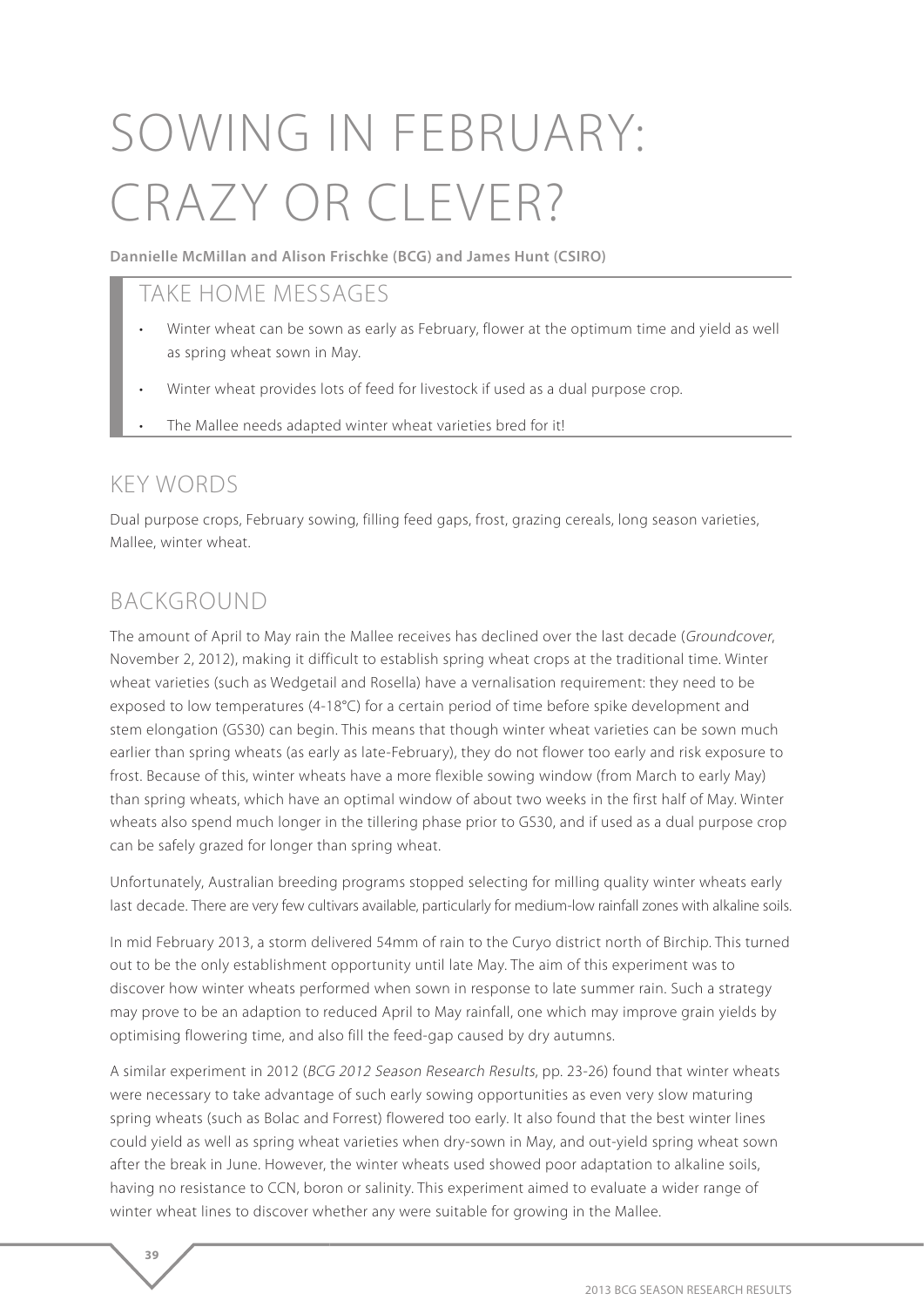### AIM

To compare the early grazing and yield potential of winter wheat varieties sown very early in response to summer rain.

## METHOD

| Location:             | Curyo                                                                        |                                                                                          |  |  |  |  |
|-----------------------|------------------------------------------------------------------------------|------------------------------------------------------------------------------------------|--|--|--|--|
| Replicates:           | Four                                                                         |                                                                                          |  |  |  |  |
| Sowing date:          | 26 February                                                                  |                                                                                          |  |  |  |  |
| Target plant density: |                                                                              | 65 plants/m <sup>2</sup> for YW443 and 100 plants/m <sup>2</sup> for all other varieties |  |  |  |  |
| Wheat varieties:      |                                                                              | CSIROW7A, CSIROW8A, Revenue, Rosella, Wedgetail, Wylah, YW443 and Whistler               |  |  |  |  |
| Fertiliser:           | at sowing                                                                    | MAP Granulock supreme Z treated with Impact (30kg/ha)                                    |  |  |  |  |
|                       | 9 July                                                                       | Urea (90kg/ha) (46%N)                                                                    |  |  |  |  |
|                       | 20 August                                                                    | Urea (180kg/ha)                                                                          |  |  |  |  |
| Herbicide:            | at sowing                                                                    | Sakura (118g/ha) + Avadex Xtra (2L/ha)                                                   |  |  |  |  |
|                       | 1 July                                                                       | Velocity (670ml/ha) + MCPA LVE (350ml/ha) + Hasten (1%)                                  |  |  |  |  |
| Fungicide:            | sowing                                                                       | Impact (400ml/ha)                                                                        |  |  |  |  |
|                       | 28 August                                                                    | Prosaro (150ml/ha) + Spreadwet (0.25%)                                                   |  |  |  |  |
| Insecticide:          | 23 September                                                                 | Alpha Duo (200ml/ha)                                                                     |  |  |  |  |
| Grazing:              | 8 July                                                                       | (all at late tillering, pre GS30)                                                        |  |  |  |  |
| Seeding equipment:    | BCG parallelogram cone seeder (knife points, press wheels, 30cm row spacing) |                                                                                          |  |  |  |  |

#### **Table 1. Details and disease ratings of wheat varieties used in this trial.**

| <b>Variety</b> | <b>Maturity</b> | Year of release                                                        | Quality          | <b>CCN</b> | Stem rust | <b>Stripe rust</b> | <b>YLS</b> |  |  |
|----------------|-----------------|------------------------------------------------------------------------|------------------|------------|-----------|--------------------|------------|--|--|
| CSIROW7A       | very fast       | Experimental CSIRO near-isogenic line in a Sunstate background with no |                  |            |           |                    |            |  |  |
|                | winter          | photoperiod sensitivity                                                |                  |            |           |                    |            |  |  |
| C.SIROW8A      | mid winter      | Experimental CSIRO near-isogenic line in a Sunstate background with    |                  |            |           |                    |            |  |  |
|                |                 | moderate photoperiod sensitivity                                       |                  |            |           |                    |            |  |  |
| Revenue        | slow winter     | 2009                                                                   | Feed (red grain) |            | R         | R                  | MS-S       |  |  |
| Rosella        | fast winter     | 1985                                                                   | GP               | ς          | MR-MS     | M <sub>S</sub>     | S          |  |  |
| Wedgetail      | mid winter      | 2002                                                                   | APW (APH in NSW) | S          | MR-MS     | <b>MS</b>          | MS-S       |  |  |
| Wylah          | mid winter      | 1998                                                                   | APW (AH in NSW)  | S          | <b>MR</b> | M.S                | <b>MS</b>  |  |  |
| Whistler       | fast winter     | 1999                                                                   | <b>ASW</b>       | ς          | <b>MR</b> | MS-S               |            |  |  |
| <b>YW443</b>   | slow winter     | NА                                                                     |                  |            |           |                    |            |  |  |

This trial was sown on chickpea stubble (starting N status 83kg/ha) with starting sub-soil moisture of 75mm PAW, which included 54mm of rain that fell on 14 February. Four replicates of each variety were mechanically defoliated on 8 July to simulate grazing. Dry matter production was measured at this time. Grain yield was measured using a small plot harvester, and all grain samples collected for further analysis. Grain yields were adjusted to 11.5 per cent (%) moisture for the statistical analysis of results.

## RESULTS AND INTERPRETATION

Plants emerged evenly by early March and initially grew well on stored soil moisture present at the site. However, towards the end of March, the plants began to show signs of moisture stress which worsened until breaking rains fell in late May. With crops recovering and growth slow until a more significant rainfall in June (Figure 1), the first grazing was unable to be completed until 8 July.

**40**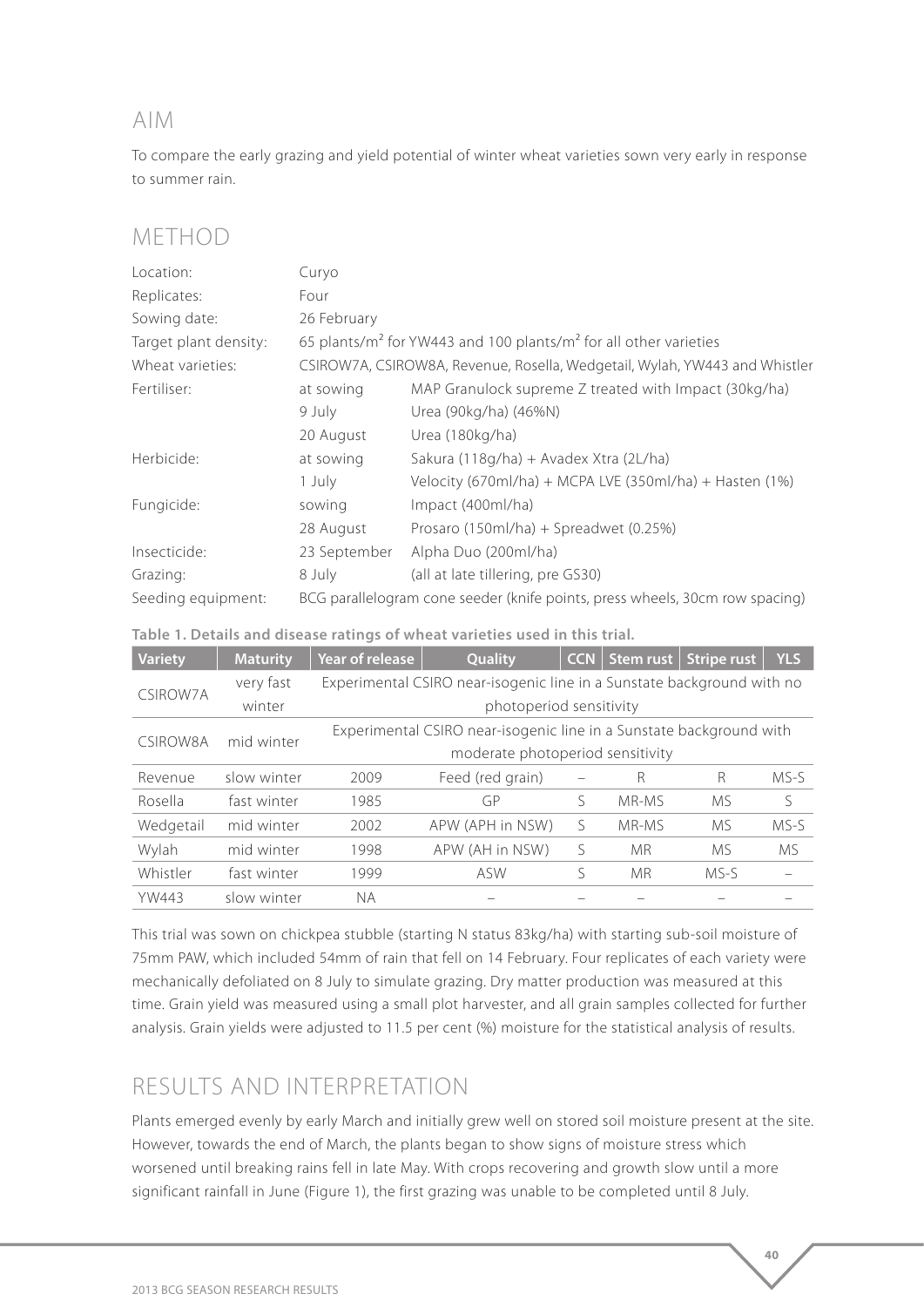

**Figure 1. Monthly rainfall at the Curyo site in 2013.**

**41** 



**Figure 2. Temperatures recorded throughout the growing season at the Curyo site, 2013.** Across the region, frosts (defined as air temperature below 2°C) were recorded up until late October, with a large amount of damage suffered by a number of crop types in the Wimmera and Mallee regions. At the Curyo site, 41 frosts and 18 heat stress days were recorded throughout the year (Figure 2), but this had no apparent effect on the winter wheat varieties.

All varieties matured differently, with YW443 and Revenue being the last two varieties to reach anthesis (Table 2). Varieties that had not been grazed were slightly more advanced than those that had, with the exception of Wylah and CSIRO W7A, where grazing seemed to accelerate development. Whistler, Wylah, Wedgetail and Rosella all flowered in mid-September, which is the time most optimal for yield potential in the southern Mallee (i.e. at the same time as a spring wheat such as Scout sown in late April or early May).

| <b>Variety</b>  | <b>Ungrazed</b> |                     | <b>Grazed</b> |                          |  |
|-----------------|-----------------|---------------------|---------------|--------------------------|--|
|                 | Zadoks code     | <b>Growth stage</b> | Zadoks code   | <b>Growth stage</b>      |  |
| <b>YW443</b>    | 46              | booting             | 39            | flag leaf emerged        |  |
| Whistler        | 63              | early anthesis      | 51            | early heading            |  |
| Wylah           | 61              | early anthesis      | 64            | mid anthesis             |  |
| Wedgetail       | 66              | mid anthesis        | 61            | early anthesis           |  |
| Rosella         | 60              | early anthesis      | 51            | early heading            |  |
| Revenue         | 39              | flag leaf emerged   | 33            | three nodes on main stem |  |
| <b>CSIROW8A</b> | 53              | early heading       | 51            | early heading            |  |
| CSIROW7A        | 67              | late anthesis       | 63            | early anthesis           |  |

**Table 2. Growth stage of different varieties on 12 September 2013. Mid-September is the optimal anthesis (flowering) period for wheat in the southern Mallee.**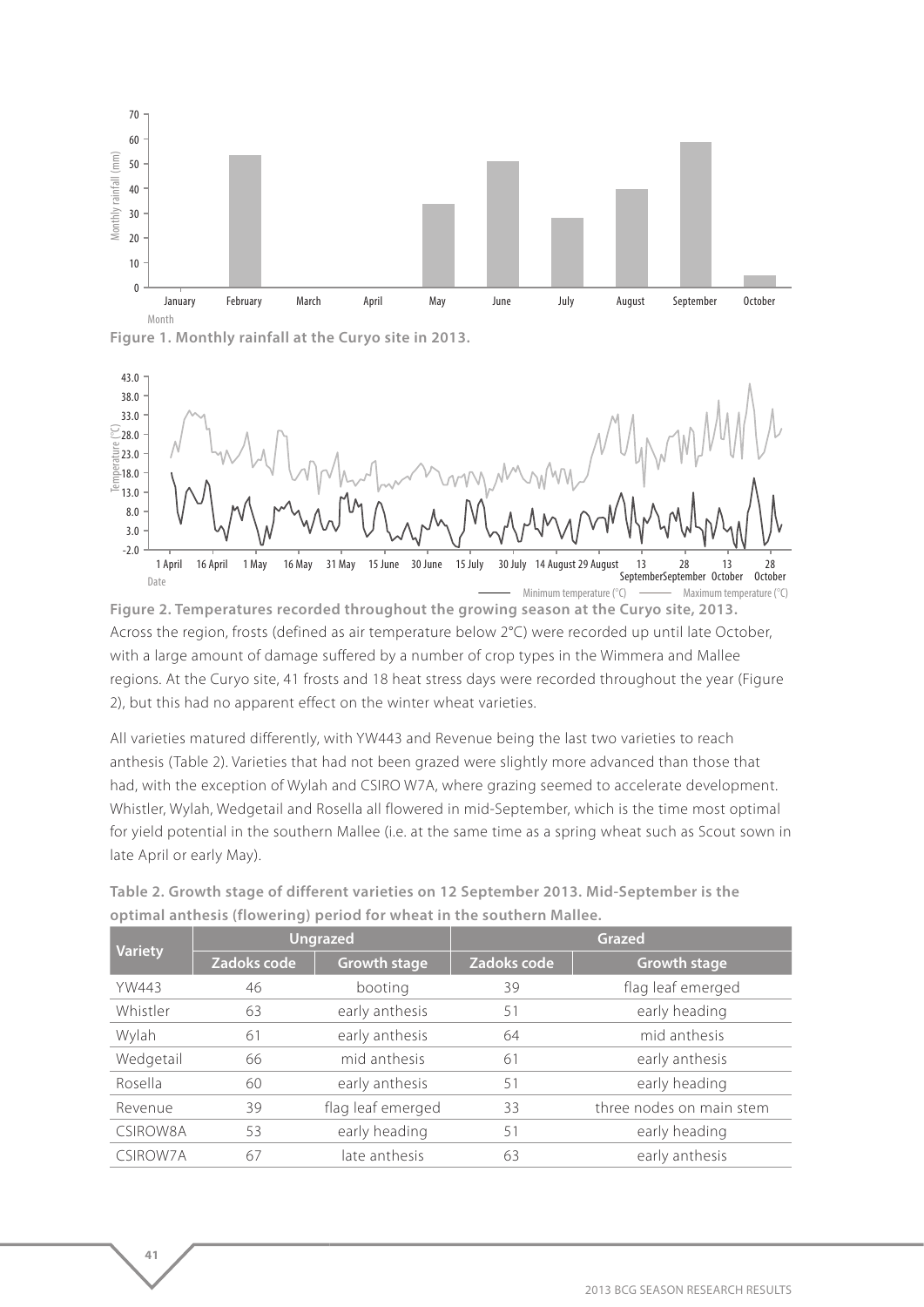Revenue and Rosella achieved the highest yields, followed by Whistler, Wedgetail and Wylah (Table 3). There was no varietal interaction with grazing which, on average, reduced grain yields by 0.3t/ha. The yield of Revenue was particularly impressive given its late flowering.

Kord wheat in the paddock surrounding the trial (sown on 18 May) averaged 3.6 t/ha (range: 3.0-4.4t/ha). This further supports trial results from 2012 which showed that winter wheats sown on summer rain in the Mallee could achieve yields equivalent to those of spring wheats sown later. This is despite the fact that all available winter wheat varieties are ageing and/or poorly adapted.

All varieties achieved the protein, screenings and test weight specifications required to meet their maximum quality segregation; Wylah and Wedgetail could have been delivered into NSW as H1 and H2 respectively. Protein significantly increased when varieties were grazed (average 0.3%) due to the linear relationship between protein and yield (as one decreases the other increases).

| <b>Variety</b> | Grain yield (t/ha) | Protein (%) | Screenings (%) | Test weight (kg/hl) |
|----------------|--------------------|-------------|----------------|---------------------|
| CSIROW7A       | 2.7                | 13.7        | 1.9            | 80                  |
| CSIROW8A       | 2.4                | 13.3        | 4.3            | 80                  |
| Revenue        | 3.4                | 11.5        | 4.6            | 76                  |
| Rosella        | 3.3                | 12.2        | 2.7            | 81                  |
| Wedgetail      | 2.8                | 12.4        | 2.5            | 77                  |
| Whistler       | 3                  | 11.8        | 4.3            | 79                  |
| Wylah          | 2.8                | 13.1        | 2.6            | 76                  |
| <b>YW443</b>   | 1.7                | 15.4        | 3.7            | 74                  |
| P-value        | < 0.001            | < 0.001     | < 0.001        | < 0.001             |
| $LSD (P=0.05)$ | 0.3                | 0.9         | 1.2            | 3                   |
| $CV\%$         | 6.5                | 4.6         | 24.1           | 2.3                 |

**Table 3. Ungrazed grain yield and quality of the varieties in the experiment.**

There was a significant difference between the dry matter produced by the varieties examined at all measurement stages (Table 4). At the time of grazing (8 July), Wylah, Rosella and Revenue recorded the highest dry matter available to be grazed (Table 4). In early October (when crops could have been cut for hay) Wylah, Rosella and Revenue again recorded significantly higher biomass than the other varieties.

YW443 measured a significantly lower harvest index than the other varieties. This is mainly due to it being significantly the lowest yielding variety, as shown in Table 3. It is a Chinese winter wheat with clearly very poor adaption to the Mallee!

**42**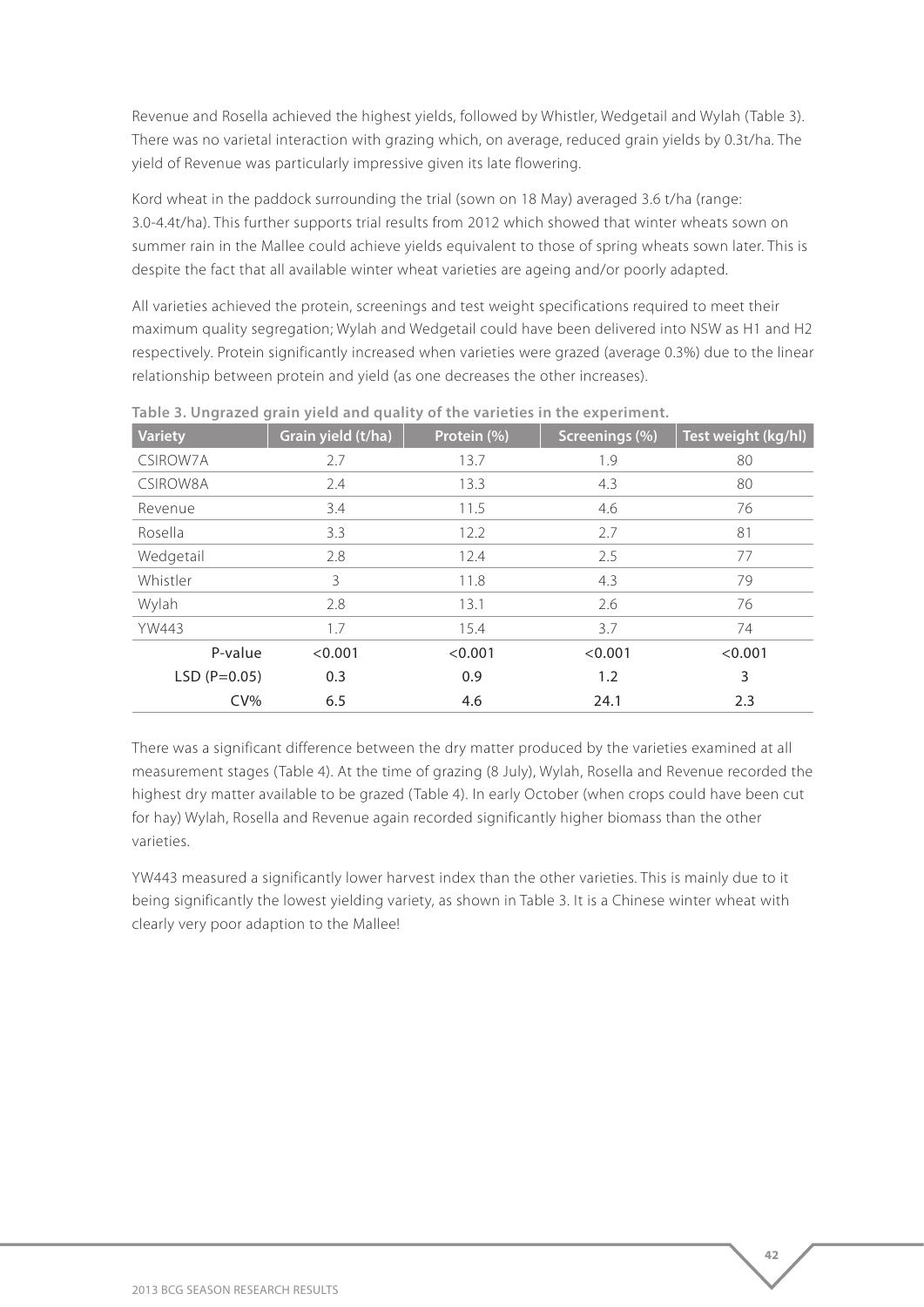| <b>Variety</b> | <b>Dry matter</b><br>8 July (t/ha) | <b>Dry matter</b><br>3 October (t/ha) | Dry matter at<br>maturity (t/ha) | <b>Harvest index</b><br>(t/ha) | Seed weight<br>(mg) |
|----------------|------------------------------------|---------------------------------------|----------------------------------|--------------------------------|---------------------|
| CSIROW7A       | 0.2                                | 4.4                                   | 5                                | 0.38                           | 37                  |
| CSIROW8A       | 0.3                                | 4.5                                   | 5.8                              | 0.37                           | 31                  |
| Revenue        | 0.5                                | 5.2                                   | 6.5                              | 0.4                            | 39                  |
| <b>Rosella</b> | 0.4                                | 5.1                                   | 6.2                              | 0.38                           | 42                  |
| Wedgetail      | 0.3                                | 4.9                                   | 6                                | 0.4                            | 40                  |
| Whistler       | 0.3                                | 5                                     | 6.5                              | 0.44                           | 39                  |
| Wylah          | 0.4                                | 5.5                                   | 6.8                              | 0.38                           | 38                  |
| <b>YW443</b>   | 0.4                                | 4.1                                   | 5.2                              | 0.31                           | 44                  |
| P-value        | < 0.001                            | < 0.001                               | < 0.001                          | < 0.001                        | < 0.001             |
| $LSD(P=0.05)$  | 0.1                                | 0.5                                   | 0.7                              | 0.04                           | 3                   |
| $CV\%$         | 24.6                               | 11.1                                  | 12.2                             | 11.1                           | 6.8                 |

**Table 4. Dry matter production for winter wheat varieties, Curyo 2013.**

Tissue tests conducted on dry matter cuts taken on 8 July indicated that all varieties, with the exception of Rosella, had adequate nutrition to meet the minimum requirements for lactating ewes and lambs (Table 5). Revenue and Wylah would have been able to sustain the greatest number of grazing days.

| <b>Variety</b>                     | <b>Crude protein</b><br>$(% \mathcal{L}_{0})$ of DM) | <b>Neutral detergent</b><br>fibre (% of DM) | <b>Digestibility</b><br>DMD (% of DM) | <b>Metabolisable</b><br>energy (MJ/kg DM) | <b>DSE</b> grazing<br>days |
|------------------------------------|------------------------------------------------------|---------------------------------------------|---------------------------------------|-------------------------------------------|----------------------------|
| CSIROW7A                           | 27                                                   | 43                                          | 78                                    | 11.7                                      | 307                        |
| CSIROW8A                           | 25                                                   | 45                                          | 77                                    | 11.7                                      | 322                        |
| Revenue                            | 24                                                   | 40                                          | 83                                    | 12.6                                      | 740                        |
| Rosella                            | 21                                                   | 49                                          | 73                                    | 10.8                                      | 526                        |
| Wedgetail                          | 26                                                   | 44                                          | 80                                    | 12.1                                      | 424                        |
| Whistler                           | 27                                                   | 43                                          | 80                                    | 12.1                                      | 348                        |
| Wylah                              | 24                                                   | 44                                          | 78                                    | 11.8                                      | 605                        |
| <b>YW443</b>                       | 24                                                   | 41                                          | 81                                    | 12.2                                      | 549                        |
| Minimum<br>requirement             |                                                      |                                             |                                       |                                           |                            |
| for lactating<br>ewes and<br>lambs | $>16\%$                                              | $>30\%$                                     | >75%                                  | $>11$ MJ Kg/DM                            |                            |

**Table 5. Nutritional value and DSE grazing days from dry matter cuts on 8 July.** 

## COMMERCIAL PRACTICE

**43** 

This experiment shows great potential for early sown winter wheats in the Mallee. Winter wheat varieties have the potential to reduce the impacts of dry autumns by ensuring more crop flowers on time, and stock can be adequately fed during the late-autumn early-winter feed gap.

Winter wheats can be sown from late February through to ≈20 April, at which time our better adapted longer season spring wheats (Yitpi, Phantom, Harper, Magenta) will start to out-perform them. Yield of winter wheat is probably maximised when sown in the first half of April, but sowing earlier is desirable if grazing of the crop is planned. If planning to graze aim for optimum plant densities of between 100-150 plants/m<sup>2</sup>; if not, plant densities of 60-80 plants/m<sup>2</sup> are adequate. The earlier crops are sown, the more soil water they require to keep them alive until winter.